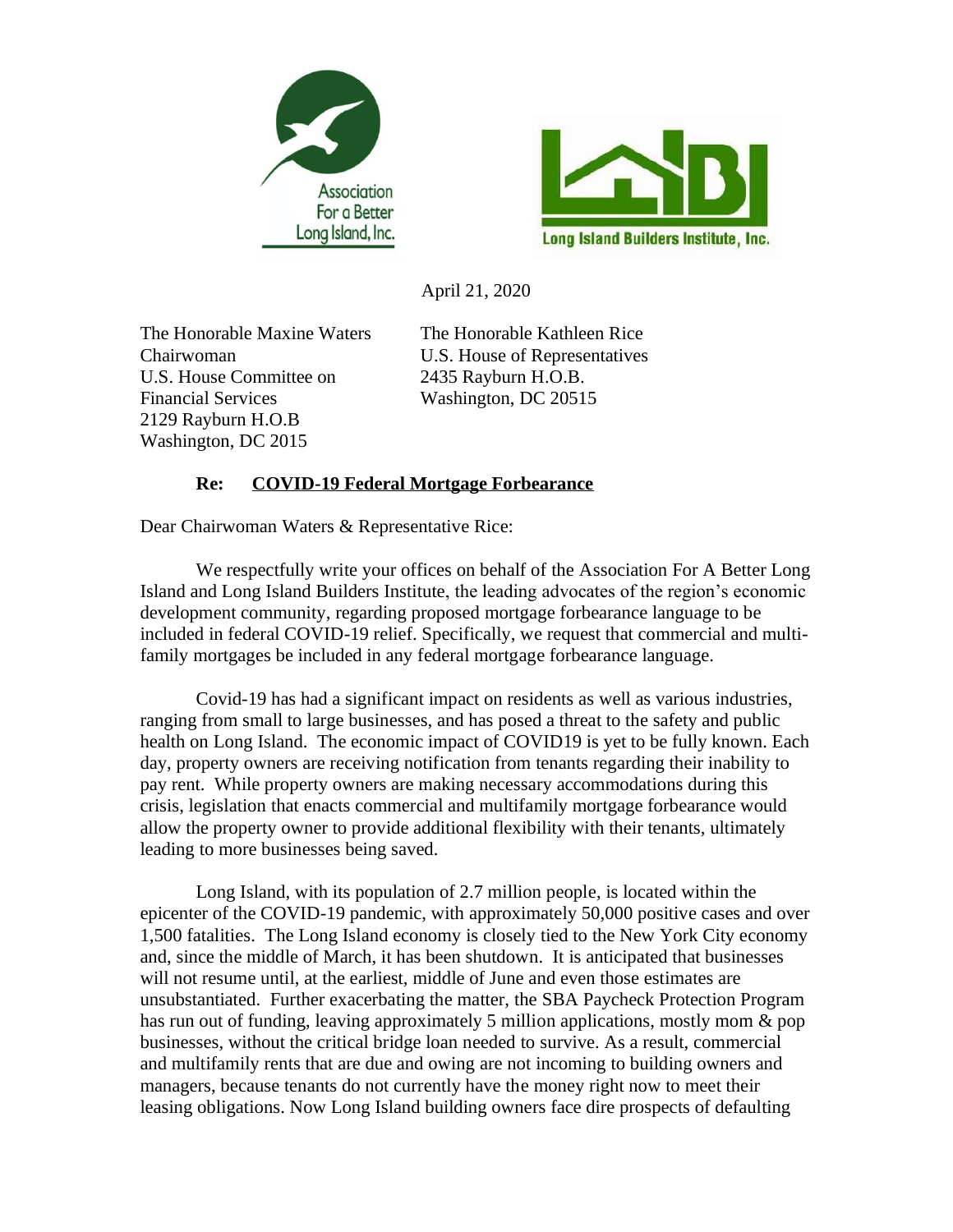on both the payments they owe to cover their mortgages and on the binding covenants in their mortgage contracts. The prospects of "payment default" and "covenant default" are serious, imminent, and real. Foreclosures by lenders upon building owners who go into mortgage default, because rents are not being paid to cover debt service and will be devastating not just to Long Island but will have similar impacts on Main Street U.S.A. and the nation's business community at large.

If all tenants halt rental payments, property owners will fail to make mortgage and property tax payments, pay utility bills and maintain properties. We only need to review the wreckage of 2008 where mortgage payments ceased, causing loan servers to default on investor payments, and that in turn led to economic ruin that took years to right. Commercial and multifamily mortgage forbearance will allow our economy be able to continue to operate and save businesses during these very difficult times.

**The Association For a Better Long Island and Long Island Builders Institute strongly respectfully requests that commercial and multi-family mortgages be included in any federal proposed mortgage forbearance language that will be included in federal COVID-19 relief.**

Sincerely,

Jhst

\_\_\_\_\_\_\_\_\_\_\_\_\_\_\_\_\_\_\_\_\_\_\_ \_\_\_\_\_\_\_\_\_\_\_\_\_\_\_\_\_\_\_\_\_\_\_\_\_\_\_\_\_ Kyle Strober, Executive Director Mitch Pally, CEO *Association for a Better Long Island Long Island Builders Institute*

Witchell Alal

cc: U.S. House of Representative Long Island Delegation U.S. Senate Minority Leader Charles E. Schumer U.S. Senator Kirsten E. Gillibrand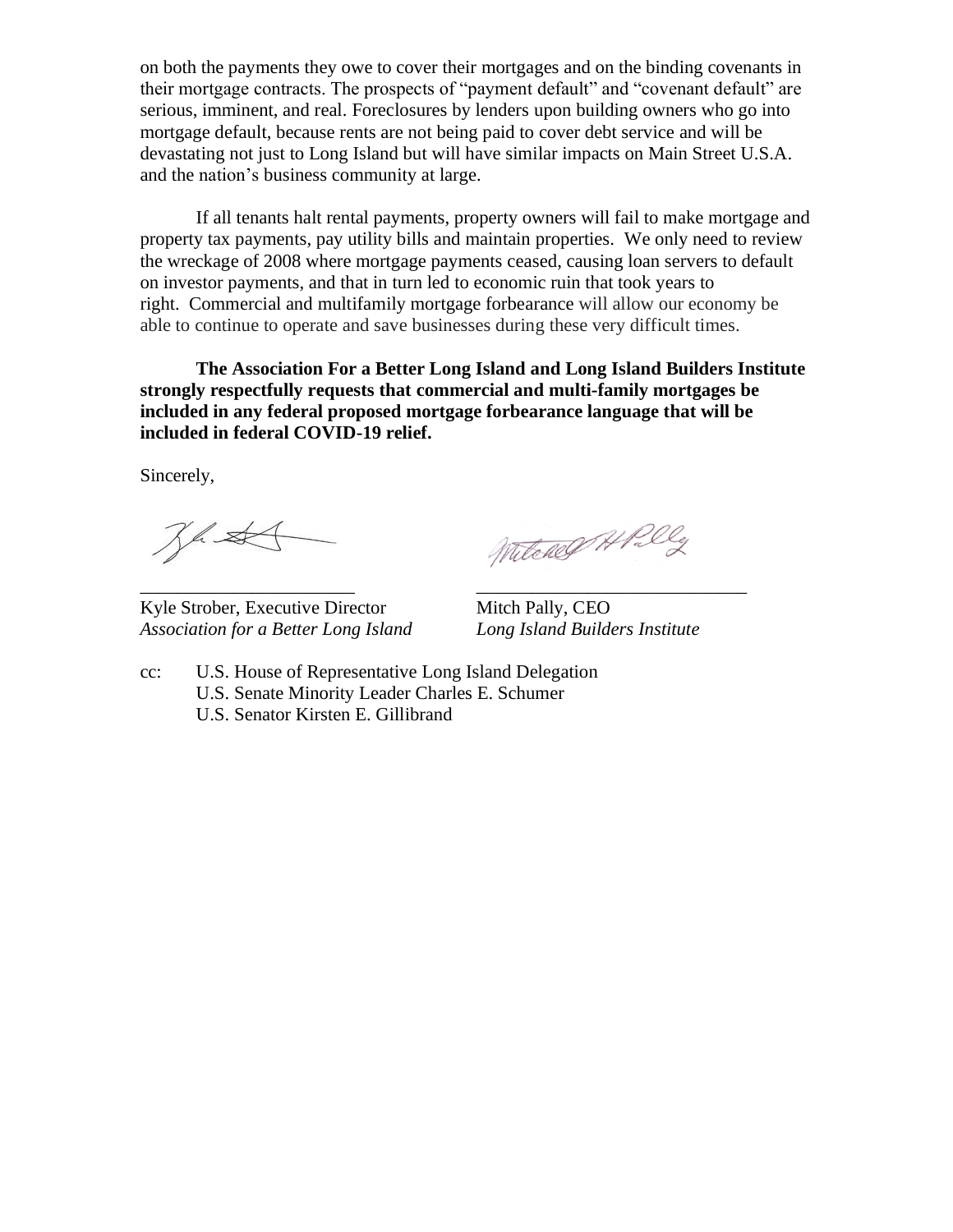



April 21, 2020

Chairman Brian Kavanagh Chairman Steven Cymbrowitz NYS Senate NYS Assembly Committee on Housing, Construction Committee on Housing and Community Development LOB Room 943 LOB Room 512 Albany, NY 12248 Albany, NY 12247

## **Re: COVID-19 NYS Mortgage Forbearance Legislation**

Dear Chairmen Kavanagh & Cymbrowitz:

We respectfully write your offices on behalf of the Association For A Better Long Island and Long Island Builders Institute, the leading advocates of the region's economic development community, regarding proposed mortgage forbearance legislation. Specifically, we request that commercial and multi-family mortgages be included in the mortgage forbearance legislation.

Covid-19 has had a significant impact on residents as well as various industries, ranging from small to large businesses, and has posed a threat to the safety and public health on Long Island. The economic impact of COVID19 is yet to be fully known. Each day, property owners are receiving notification from tenants regarding their inability to pay rent. While property owners are making necessary accommodations during this crisis, legislation that enacts commercial and multifamily mortgage forbearance would allow the property owner to provide additional flexibility with their tenants, ultimately leading to more businesses being saved.

As you are aware, the Long Island economy is closely tied to the New York City economy and, since the middle of March, it has been shutdown. It is anticipated that businesses will not resume until, at the earliest, middle of June and even those estimates are unsubstantiated. Further exacerbating the matter, the SBA Paycheck Protection Program has run out of funding, leaving approximately 5 million applications, mostly mom  $\&$  pop businesses, without the critical bridge loan needed to survive. As a result, commercial and multifamily rents that are due and owing are not incoming to building owners and managers, because tenants do not currently have the money right now to meet their leasing obligations. Now Long Island building owners face dire prospects of defaulting on both the payments they owe to cover their mortgages and on the binding covenants in their mortgage contracts. The prospects of "payment default" and "covenant